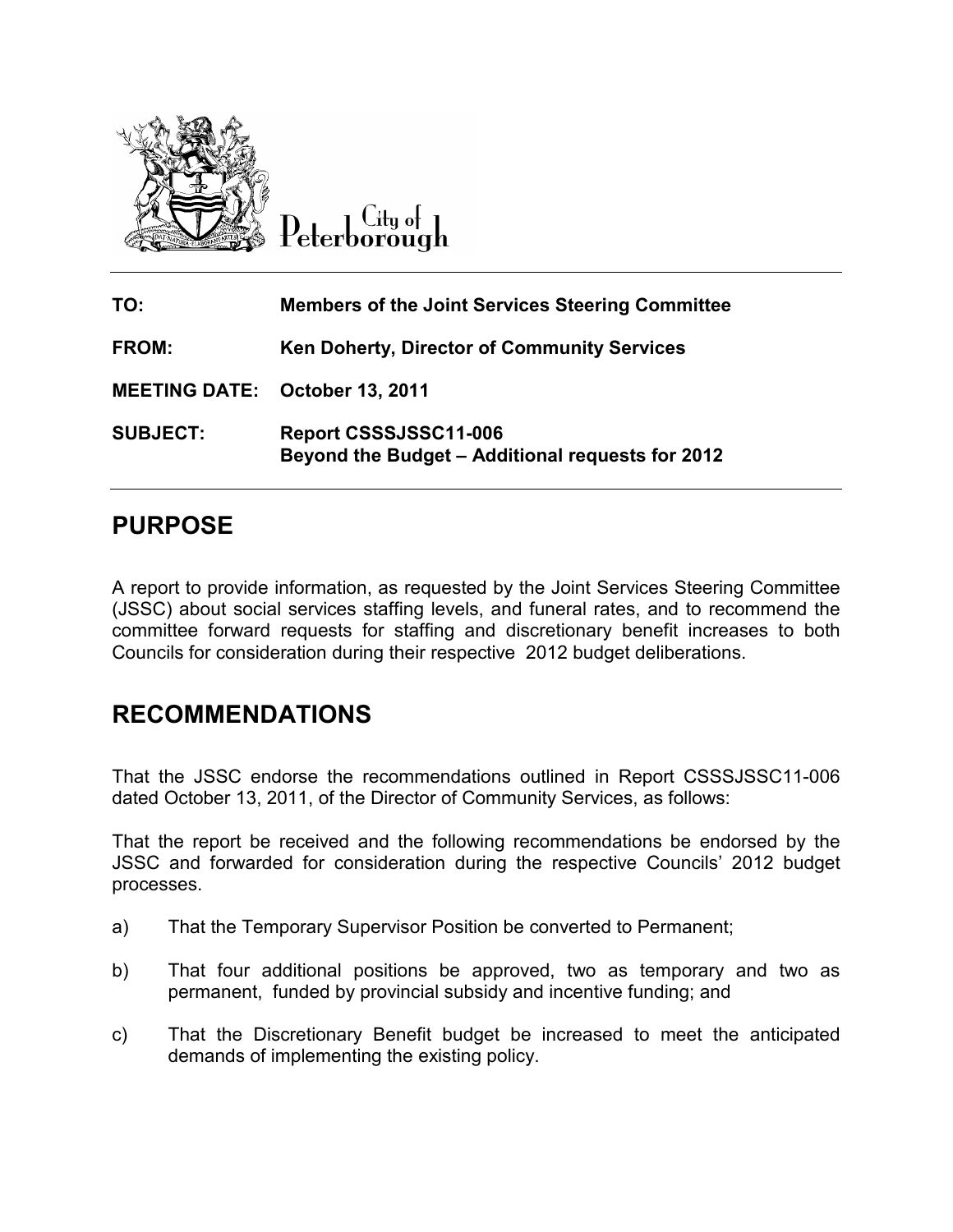# **BUDGET AND FINANCIAL IMPLICATIONS**

There would be no net tax levy impacts for the 2012 budgets for the City or County if the JSSC endorses and both Councils ultimately adopt recommendations (a) and (b) as the new staff can be funded from a \$130,676 draw from unspent incentive funding, and a matching \$130,676 draw from the Province.

The discretionary benefits recommendations would require adjustment to the Social Services 2012 draft budget to be presented to City Council and would require an additional \$621,685 (gross) cost shared \$491,571 provincially, \$112,031 from the City and \$18,083 from the county.

The draft 2012 Social Services Budget presented to the October 13, 2011 JSSC does not reflect any of the recommendations and the items would have to be added to the Social Services budget during 2012 Budget discussions.

## **BACKGROUND**

At the JSSC meeting on April 14, 2011, the following motion was approved:

That as part of the 2012 Social Services budget deliberation, that the issue of staffing levels as it relates to meeting statutory requirements be undertaken and reported to the Joint Services Steering Committee.

At the same meeting, the committee also requested that staff be directed to provide additional information related to the funeral services report.

The "Beyond the Budget" report, attached as Appendix A, responds to JSSC request for information and provides additional contextual data.

Staff completed a review of other municipal practices and staffing levels, both inside and outside of the corporation. The service requirements for the City and County of Peterborough were analyzed, for the current timeframe and the anticipated demands in 2012. Costs of delivering components of service were assessed, including the cost of supporting a client to employment, the cost of administering a case and the cost of benefits. Delivery options were explored, predominantly options that could address emerging needs such as serving youth and focusing on employment. The process also included a literature review to ensure that national and international practices related to supervisor and leadership were considered.

Based on this analysis, staff developed recommendations relating to staffing and discretionary benefits.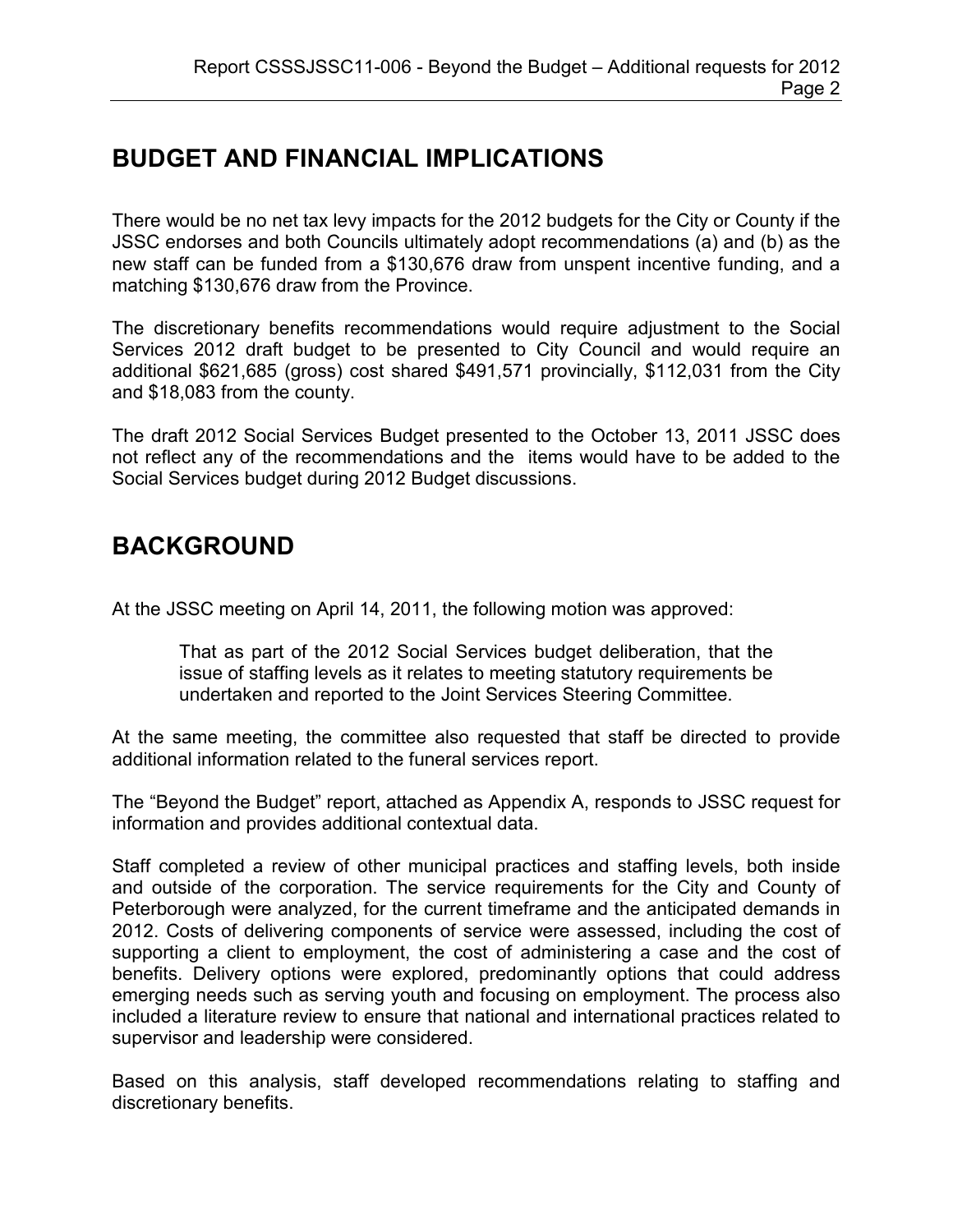#### **Staffing Recommendations**

The staffing recommendations provide resources required to move towards legislative compliance with no additional cost to the municipal tax levy. There are sufficient funds in the CVP incentive funding to support these staff positions for the next three years. The analysis indicates that eight staff would be needed to meet all the legislative requirements but, given anticipated changes in caseload growth, possible business process changes and competing priorities, only four positions (two temporary and two permanent) are requested at this time. Staffing requirements will be reviewed on an annual basis to determine if the service demand continues based on caseload volume, technological changes and business processes. If service demand diminishes, staffing will be adjusted accordingly. The specific positions that would be implemented as soon as possible in 2012 should approval be received are outlined below in numbers 1 through 5.

- **1. Temporary supervisor to be converted to permanent** to maintain an appropriate span of control within the Division.
- **2. Temporary Case Manager (Floater):** One additional staff person to provide OW case management and employment supports to ensure Ontario Works delivery occurs within legislated time frames and performance outcomes.
- **3. Temporary Youth Case Manager:** One additional staff to deal with increasing caseload in the age range between 16 and 24 with a focus on improved educational and employment outcomes.
- **4. Permanent County Outreach Case Manager:** One additional staff due to increased OW caseload in the County over the last three years to provide outreach visits in clients homes or at other suitable public locations. The additional staff will also pilot the concept of a "generic case manager" who delivers OW, employment counselling and children services case management functions for the clients.
- **5. Permanent Employment Counselor:** Additional staff to ensure access to timely employment counselling and reviews of participation agreements within legislative time lines.

#### **Discretionary Benefits Recommendations**

The discretionary benefits recommendations represent no service increase to individuals but do require additional funding. In 2009, the discretionary benefit budget was not increased to match caseload growth and the budget was short over \$200,000. The shortfall was transferred from reserves to continue to deliver the same level of service as outlined in the policy. In 2010, again, the budget did not increase to meet the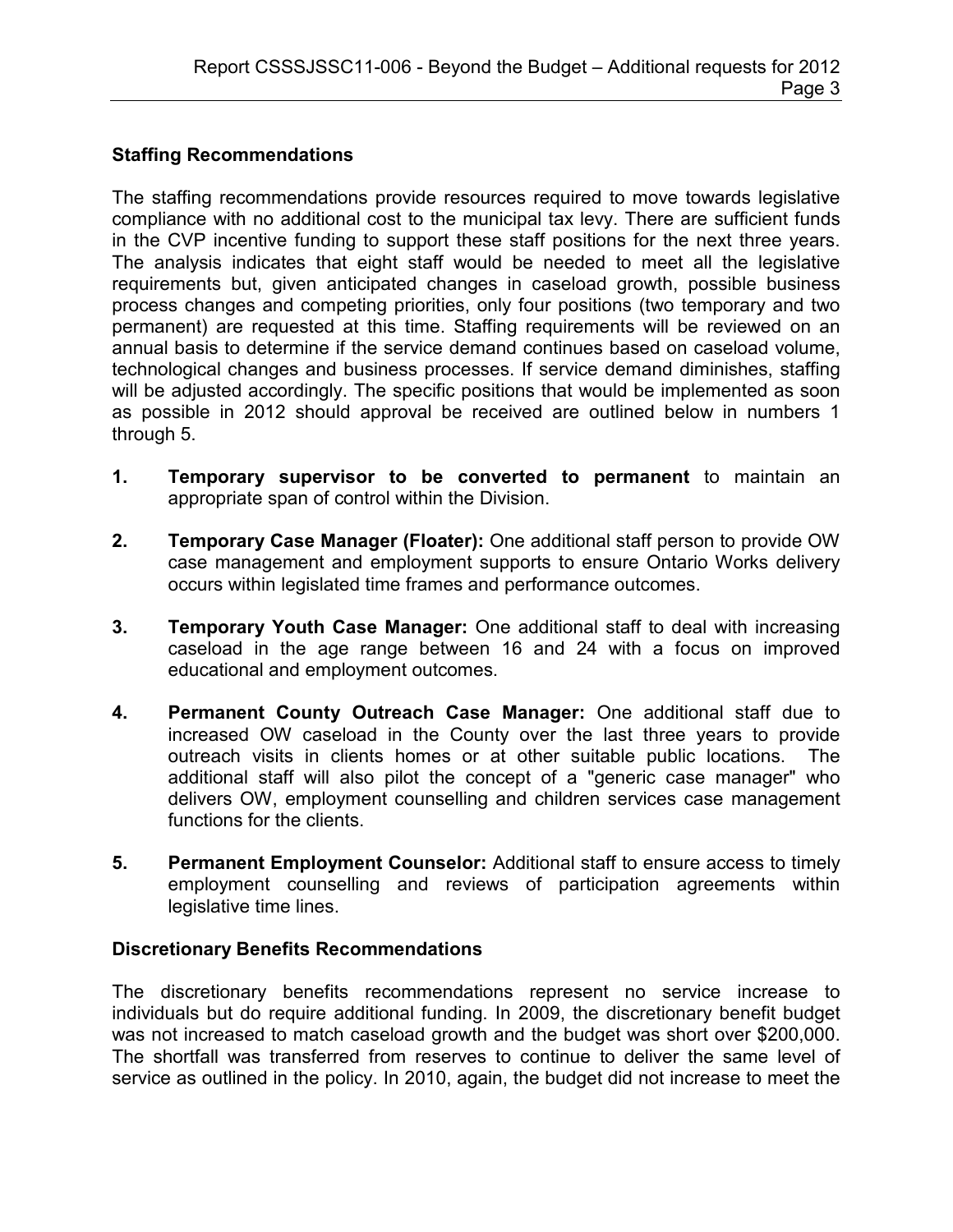increasing caseload and the shortfall was \$512,000. The short fall was accommodated within surplus mandatory benefits, again to maintain the existing level of service.

- **6.** To continue to meet the existing discretionary benefits policy demands for the forecasted caseload an **increase in the discretionary benefits** budget of \$491,685 (gross) consisting of \$407,115 provincially, \$75,140 City and \$9,430 from the County is needed.
- **7. Funeral rates:** An additional \$130,000 is also being requested to negotiate funeral cost increases. The existing rates have not been changed in 13 years.

The costs associated with the above recommendations are summarized in the following table.

|                                                             | <b>Gross</b><br>budget for<br>2012 | <b>Provincial</b><br>share | <b>Unspent</b><br>incentive<br>funding<br>(CVP) | <b>City</b> | County   |  |  |
|-------------------------------------------------------------|------------------------------------|----------------------------|-------------------------------------------------|-------------|----------|--|--|
| <b>Staffing Recommendations</b>                             |                                    |                            |                                                 |             |          |  |  |
| 1. Temp supervisor to perm <sup>1</sup>                     | \$0                                | \$0                        | \$0                                             | \$0         | \$0      |  |  |
| 2. Temp Case Manager Floater                                | \$66,230                           | \$33,115                   | \$33,115                                        | \$0         | \$0      |  |  |
| 3. Temp Case Manager Youth                                  | \$66,230                           | \$33,115                   | \$33,115                                        | \$0         | \$0      |  |  |
| 4. Perm Case Manager County                                 | \$66,230                           | \$33,115                   | \$33,115                                        | \$0         | \$0      |  |  |
| 5. Perm Employment Counsellor                               | \$62,661                           | \$31,331                   | \$31,331                                        | \$0         | \$0      |  |  |
| Staffing total                                              | \$261,351                          | \$130,676                  | \$130,676                                       | \$0         | \$0      |  |  |
|                                                             |                                    |                            |                                                 |             |          |  |  |
| <b>Discretionary Benefits Recommendations</b>               |                                    |                            |                                                 |             |          |  |  |
| 6. Discretionary benefits budget<br>to meet existing policy | \$491,685                          | \$407,115                  | \$0                                             | \$75,140    | \$9,430  |  |  |
| 7. Funeral rate increase                                    | \$130,000                          | \$84,456                   | \$0                                             | \$36,891    | \$8,653  |  |  |
| Discretionary benefits totals                               | \$621,685                          | \$491,571                  | \$0                                             | \$112,031   | \$18,083 |  |  |
|                                                             |                                    |                            |                                                 |             |          |  |  |
| <b>Totals</b>                                               | \$1,144,387                        | \$752,923                  | \$261,352                                       | \$112,031   | \$18,083 |  |  |

### **Table 1 - Additional Cost for Beyond the Budget Recommendations**

**Recommendations not included in 2012 Draft Social Services Budget** 

 $\overline{a}$ 

 $1$  In proposed 2012 budget as a temporary position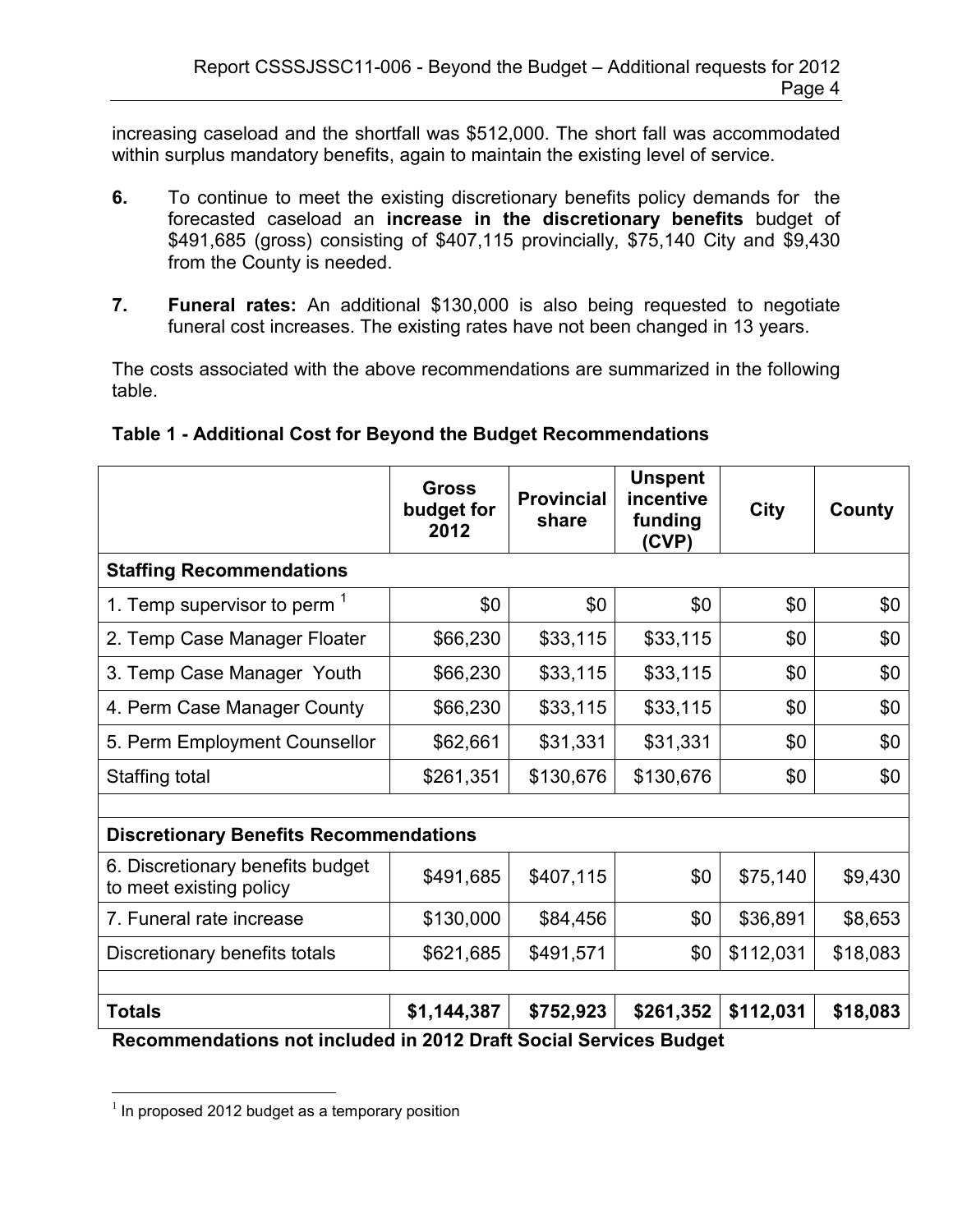#### **Draft 2012 Social Services Budget does not reflect recommendations of this report**.

At its meeting held June 27, 2011 City Council adopted a number of 2012 Budget Guidelines including:

That the 2012 Draft Budget include no new full-time staff positions unless the position is required to deliver new services that are mandated by legislation or it can be clearly demonstrated through a business plan that the position can generate sufficient revenues or cost reductions to cover its salary and benefits.

#### And

That staff prepare a 2012 Draft Operating Budget that reflects an All-Inclusive (Combined municipal, education and sewer surcharge) percentage increase for a property in the residential class of no more than 2.5%.

Accordingly, the draft 2012 Social Services Budget that is being presented to JSSC on October 13, 2011 does not include any of the staff requests proposed in recommendations (a) and (b).

And the additional Discretionary Benefit as requested in recommendation (c) has also not been included in the draft 2012 budget, as it was viewed as a discretionary enhancement that could not be accommodated within the 2.5% all inclusive tax and sewer increase stipulated by Council.

All of the recommendations in this report, however, have been identified in the 2012 City Budget documents as a "requested but not included item" in the draft budget.

If the JSSC endorses the recommendation in this report, City Council will be made aware of the endorsement during the 2012 Budget discussions and will ultimately decide which, if any, of the items should be added to the 2012 budget.

### **SUMMARY**

Over the past several years, caseloads have risen significantly and staffing levels have remained fairly static. Reallocation of resources has been done as much as possible but the workload is exceeding the capacity of the current staff level. Staff reviewed the specific legislative requirements for Ontario Works and the ability for the existing staff complement to deliver on these requirements and is making recommendations to add four staff to come closer to these requirements. With the change in the OW Administrative funding formula, there is now provincial subsidy available to assist with